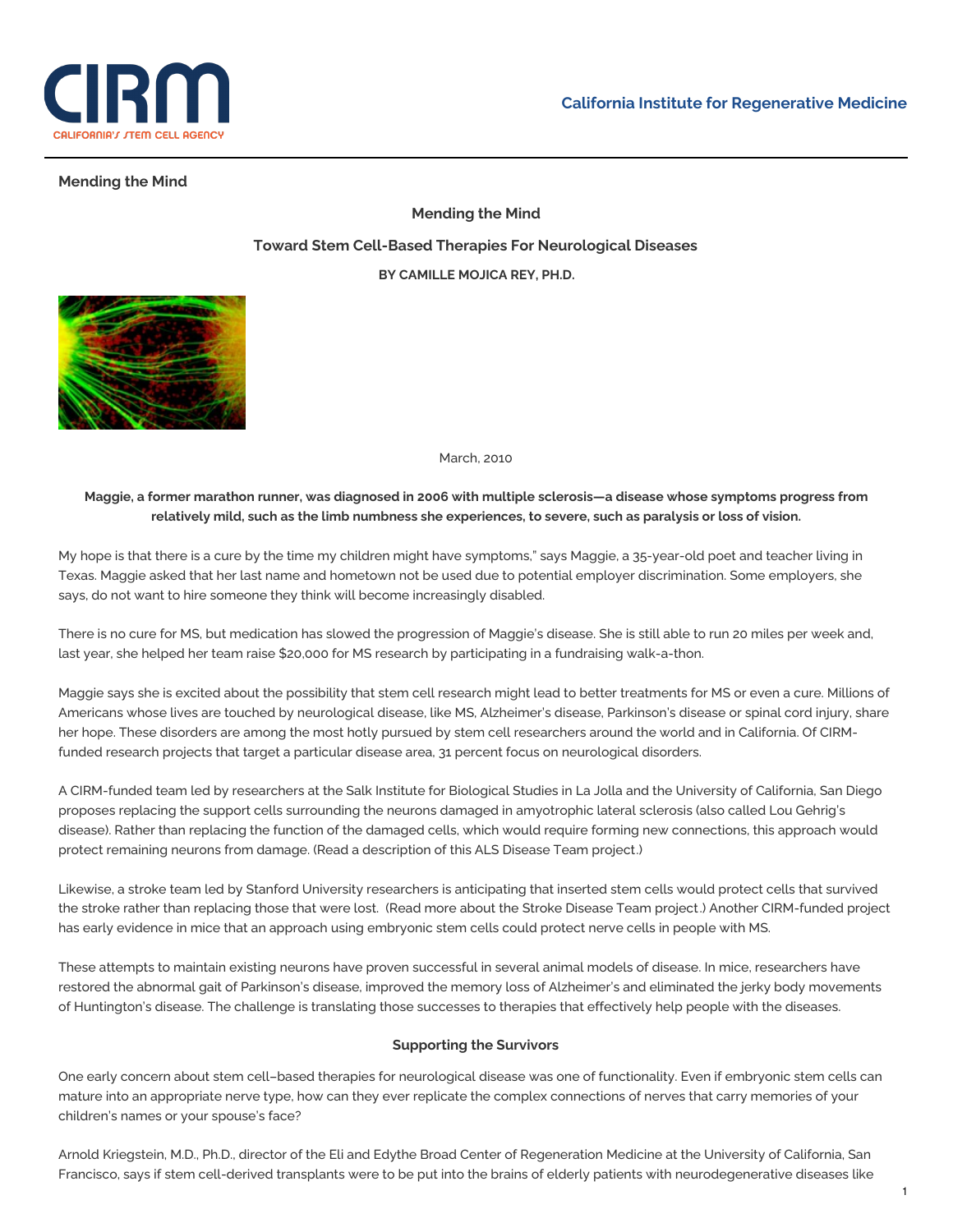Parkinson's and Alzheimer's, they would have to migrate to the right place, form connections and function seamlessly. "That is a difficult thing to do in a young brain, much less an aged brain," he says.

Because of the intricacy of neural connections, Theo Palmer, Ph.D. associate professor of neurosurgery at Stanford University, expects transplanted stem cells will first be used to support remaining cells rather than replace function. "This will improve or extend the quality of life," Palmer says, even if they don't cure the disease entirely. He has been studying stem cell-based approaches to treating Parkinson's disease.

A CIRM-funded team led by researchers at the Salk Institute for Biological Studies in La Jolla and the University of California, San Diego proposes replacing the support cells surrounding the neurons damaged in amyotrophic lateral sclerosis (also called Lou Gehrig's disease). Rather than replacing the function of the damaged cells, which would require forming new connections, this approach would protect remaining neurons from damage. (Read a description of this ALS [Disease](https://www.cirm.ca.gov/our-progress/disease-information/amyotrophic-lateral-sclerosis-als-fact-sheet) Team project.)

Likewise, a stroke team led by Stanford University researchers is anticipating that inserted stem cells would protect cells that survived the stroke rather than replacing those that were lost. (Read more about the Stroke [Disease](https://www.cirm.ca.gov/our-progress/disease-information/stroke-fact-sheet) Team project.) Another CIRM-funded project has early evidence in mice that an approach using embryonic stem cells could protect nerve cells in people with MS.

These attempts to maintain existing neurons have proven successful in several animal models of disease. In mice, researchers have restored the abnormal gait of Parkinson's disease, improved the memory loss of Alzheimer's and eliminated the jerky body movements of Huntington's disease. The challenge is translating those successes to therapies that effectively help people with the diseases.

### **First to the Clinic**

The idea of maintaining surviving cells underlies the first embryonic stem cell-based clinical trial to receive approval from the U.S. Food and Drug Administration (currently on hold pending additional safety revues). This trial, sponsored by Geron, would test a treatment for spinal cord injury based on findings by a team of researchers from the University of California, Irvine led by Hans Keirstead, Ph.D.

In 2005, Keirstead and his colleagues showed that they could make paralyzed rats walk again by injecting early-stage oligodendrocyte cells that had been derived from embryonic stem cells into the spinal cord within seven days after injury. Oligodendrocytes aren't the cells that carry the electric signal up and down the spine, relaying "that hurts" or "move here" signals to and from the brain. Instead, they wrap the cells that do carry those signals in a protective blanket. In spinal cord injury, these injected cells appear to preserve messagecarrying nerves that would ordinarily wither after the injury.

The fact that the approach protects existing cells rather than forming new connections is one reason for it's speedy path to the FDA. Another is the fact that the site of injury is relatively accessible compared to the injury that results from diseases of the brain. Scientists working to cure Huntington's or Parkinson's disease, for example, also have to devise ways of delivering the cells to the right spot.

Bringing this spinal cord trial to the FDA in just four years was no small feat, says Keirstead, who is associate professor of anatomy and neurobiology at the UC Irvine Sue and Bill Gross Stem Cell Research Center.

"The trial was approved only after rigorous safety testing and consultation of countless experts in the field," said Keirstead, who is also affiliated with the Reeve-Irvine Research Center for spinal cord injuries, in a statement at the time of the FDA approval.

Keirstead has a warning for his fellow stem cell researchers. "Basic scientists need to understand the pre-clinical path before they need it so that they don't invent something that can't make it to humans," he says. (See [Manufacturing](https://www.cirm.ca.gov/our-progress/feature-stories/mending-mind#Cures) Cures below.)

#### **Disease in a Dish**

In some cases stem cells may directly treat a neurological disease. In others, they may prove most useful for understanding the disease and finding new drugs. "Both approaches are being used and providing some pretty exciting leads," says Palmer. Fred Gage, Ph.D. at the Salk Institute for Biological Studies developed a model of ALS in a lab dish and hopes to use that model to test drugs to treat the disease. Without stem cells there was no way to model the disease and study it directly in the lab.

Using this model, Gage and his colleagues gained new insight into the complicated relationship between motor neurons and astrocytes, support cells critical for the survival and well-being of those neurons. A study published in 2008 by Gage and his colleagues confirmed that in ALS dysfunctional human astrocytes kill off healthy motor neurons.

Gage said this model could be used to verify drugs and targets before they reach human trials. "A variety of drugs that had demonstrated significant efficacy in mouse models didn't keep their promise in both preclinical and clinical trials," says Gage, a professor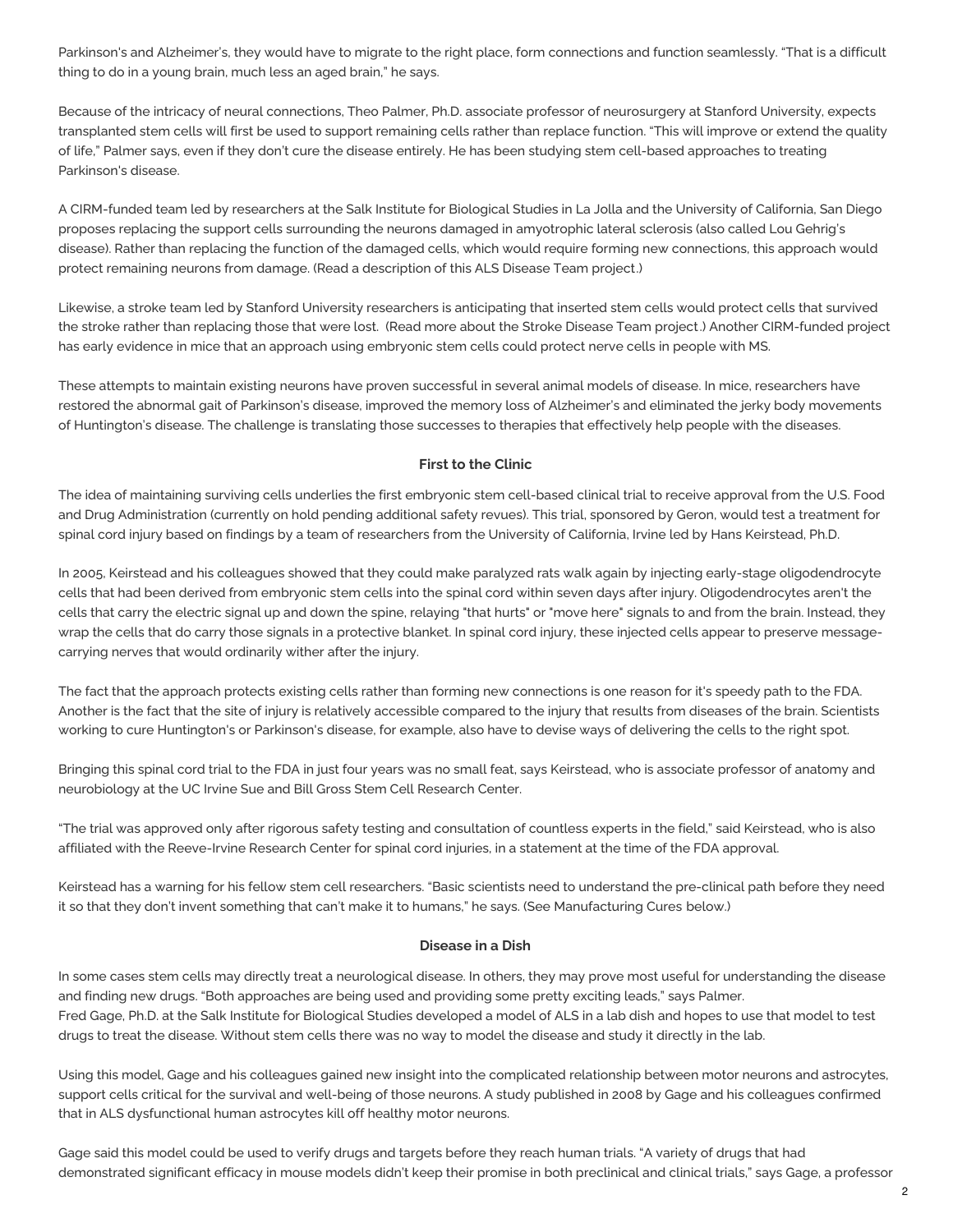in the Laboratory for Genetics.

At the University of California, San Diego, Lawrence Goldstein, Ph.D., professor of cellular and molecular medicine and director of the UC San Diego Stem Cell Program, has been using a similar approach to study the origins of Alzheimer's disease. He says the prevailing theory that the disease is caused by amyloid plaques has not been strongly supported. "Furthermore, there are no drugs that alter the course of the disease," he says.

Goldstein, who is also a Howard Hughes Medical Institute Investigator, wants to know if any existing drugs can alter the progression of the disease in his laboratory model. "We can use stem cell lines to test all known drugs for off-label use. It's a long shot, but it is one worth taking," Goldstein says. "If we can find a drug that works, that would be preferable to transplanting cells into the brain."

A team at the Parkinson's Institute in Sunnyvale, CA, has a similar goal, using stem cells to screen drugs that improve the functionality of cells showing signs of Parkinson's disease in a dish.

### **The Pace of Progress**

For all its challenges, UCSF's Arnold Kriegstein predicts that stem cell transplants will one day be used to cure disease.

"I don't expect any homeruns from the early trials. The homeruns will come later. We all need to be prepared for that. These trials are about the limits of the current technology," Kriegstein says.

Though the pace of research may mean that some cures are years away, Maggie hopes her children will not endure the symptoms of MS—or hide the fact that they have it—the way she has had to do. "I am hoping for a cure for MS for the next generation."

# **MANUFACTURING CURES**

Hans Keirstead says his work leading up to the first embryonic stem cell-based clinical trialhas given him the benefit of hindsight. He says many researchers, as well as the general public, need to understand the enormous effort and technical challenges to making a treatment ready for prime time.